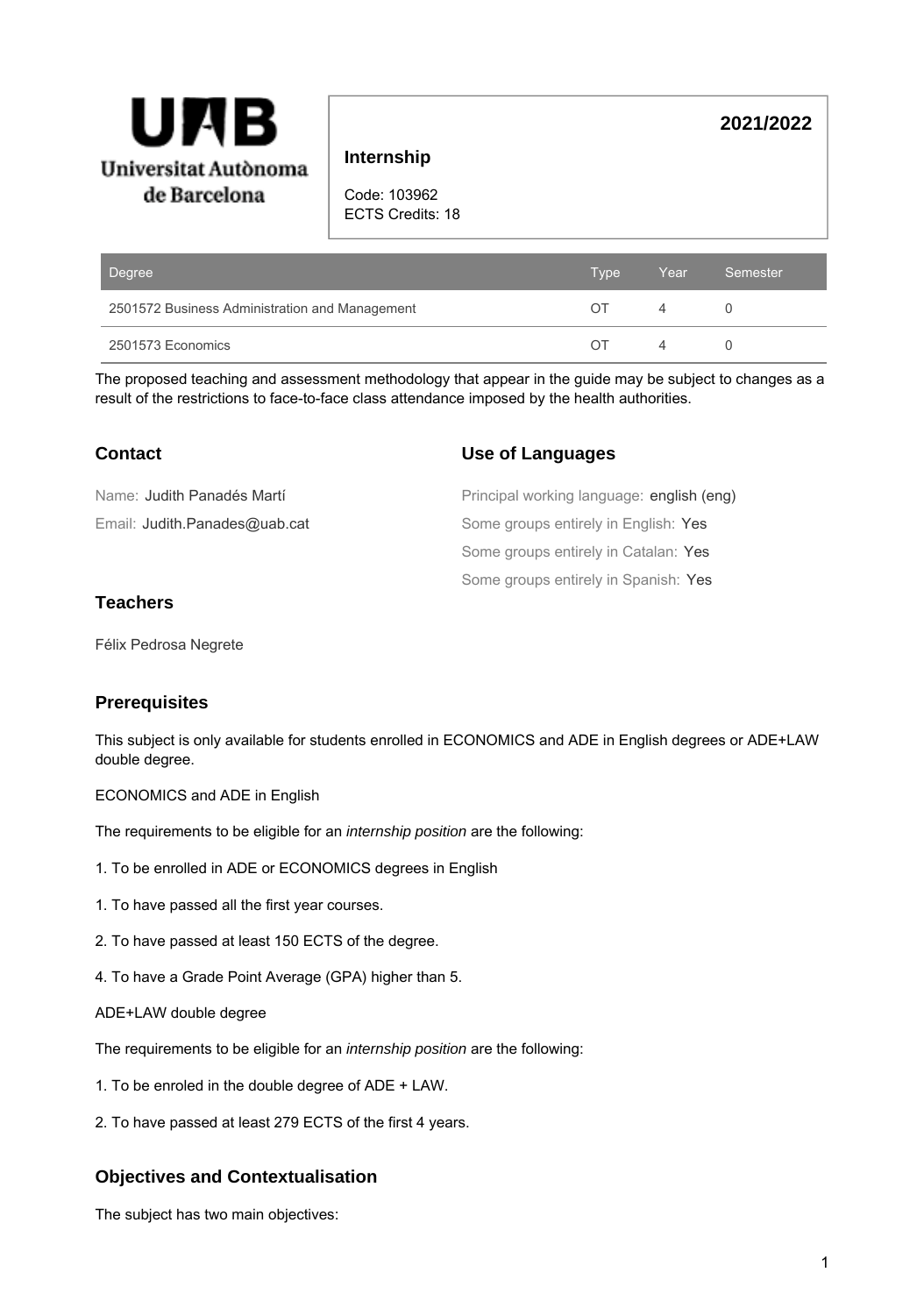1. To put into practice the theoretical knowledge acquired in the different courses followed during the degree in order to enhance the academic training of the student.

2. To provide students with a first direct approach to the professional and business world, which will allow them to identify the professional profile that is most suited to the skills and competences acquired during their academic training.

# **Competences**

Business Administration and Management

- Act with ethical responsibility and respect for fundamental rights and duties, diversity and democratic values.
- Capacity for oral and written communication in Catalan, Spanish and English, which enables synthesis and oral and written presentation of the work carried out.
- Demonstrate a capacity for integration within a work environment and apply the skills and competencies acquired during the degree course.
- Demonstrate initiative and work individually when the situation requires it.
- Organise the work in terms of good time management, organisation and planning.
- Select and generate the information necessary for each problem, analyse it and take decisions based on that information.
- Students must be capable of communicating information, ideas, problems and solutions to both specialised and non-specialised audiences.
- Take account of social, economic and environmental impacts when operating within one's own area of knowledge.
- Work well in a team, being able to argue proposals and validate or reject the arguments of others in a reasoned manner.

**Economics** 

- Demonstrate a capacity for integration within a work environment and apply the skills and competencies acquired during the degree course.
- Demonstrate initiative and work individually when the situation requires it.
- Organise the work in terms of good time management, organisation and planning.
- Select and generate the information necessary for each problem, analyse it and take decisions based on that information.
- Show motivation for carrying out quality work and sensitivity to the consequences for the environment and society.
- Value ethical commitment in professional practice.
- Work well in a team, being able to argue proposals and validate or reject the arguments of others in a reasoned manner.

### **Learning Outcomes**

- 1. A capacity of oral and written communication in Catalan, Spanish and English, which allows them to summarise and present the work conducted both orally and in writing.
- 2. Assess ethical commitment in professional activity.
- 3. Demonstrate initiative and work independently when required.
- 4. Demonstrate motivation regarding the quality of the work performed and sensitivity regarding the consequences on the environment and society.
- 5. Demonstrate the ability to integrate into a work setting, and to apply the skills and competencies acquired in the degree.
- 6. Identify the social, economic and environmental implications of academic and professional activities within the area of your own knowledge.
- 7. Organise work, in terms of good time management and organisation and planning.
- 8. Propose projects and actions in accordance with the principles of ethical responsibility and respect for fundamental rights, diversity and democratic values.
- 9. Propose viable projects and actions that promote social, economic and environmental benefits.
- 10. Propose ways to evaluate projects and actions for improving sustainability.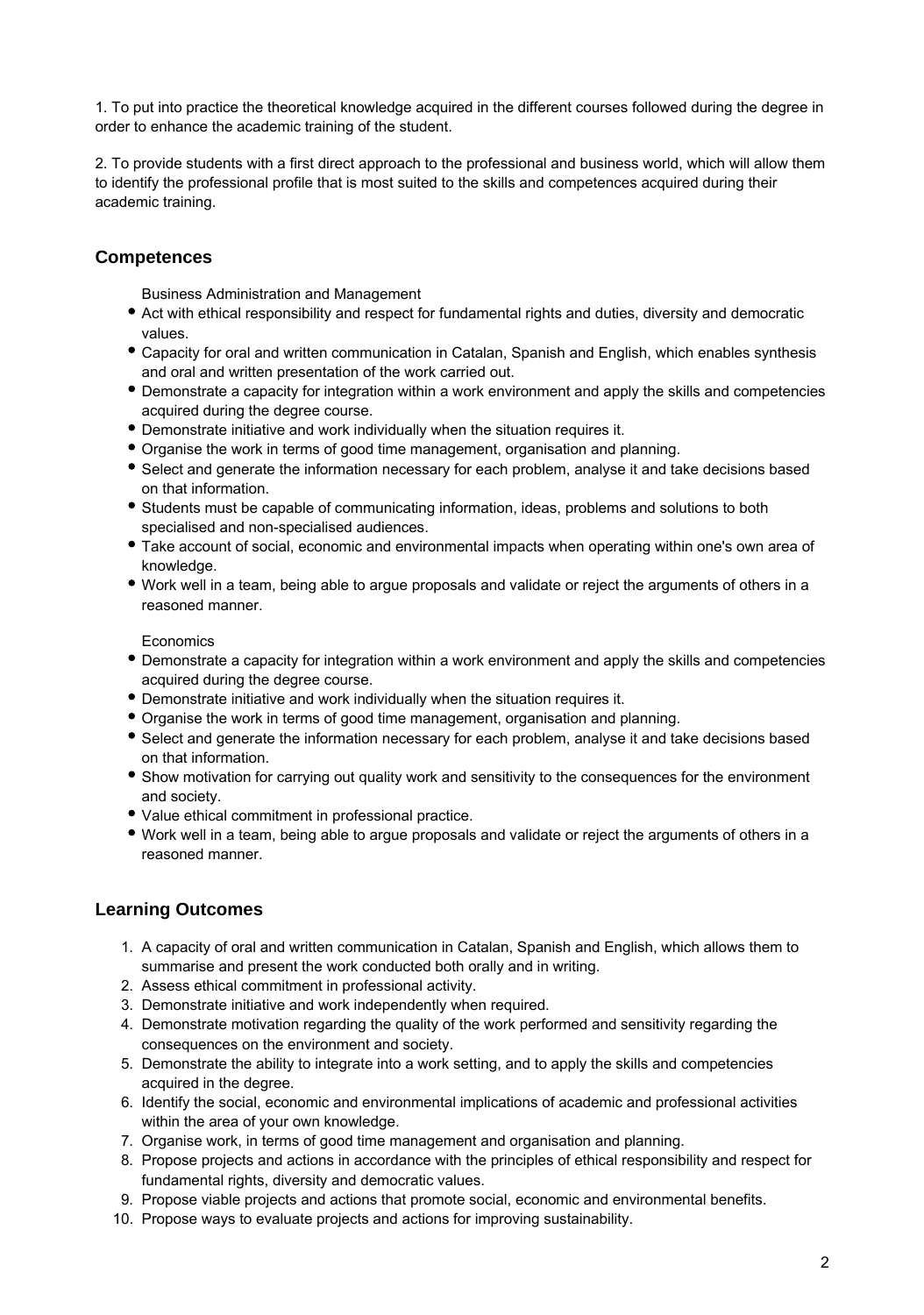- 11. Select and generate the information needed for each problem, analyse it and make decisions based on this information.
- 12. Students must be capable of communicating information, ideas, problems and solutions to both specialised and non-specialised audiences.
- 13. Work as part of a team and be able to argue own proposals and validate or refuse the arguments of others in a reasonable manner.

# **Content**

The curricular internship for the students enrolled in the double degree of ADE + LAW will be done in different companies that fit to the profile of the students of this double degree.

Internship for ADE and ECONOMICS in English will be carried out in different companies linked to Barcelona Activa, which is an institution with which the UAB has signed an agreement to collaborate in this field. The contents of the practicum will be variable and it will depend on the skills and profiles required by the company. In any case, both the coodinator and the academic tutor will supervise the development of activities and tasks in order to guarantee that the student acquires a sizeable amount of new knowledge from the internship experience. English should be used as the communication language during at least 30% of the time in the internship. Moreover, both written communications and reports should be in English.

## **Methodology**

Curricular internships for students enrolled in the double degree of ADE+LAW: 15 internship positions based on the interest and needs of the companies.

Internship for ADE and ECONOMICS in English: the School of Economics and Business through an agreement with Barcelona Activa will offer a maximum of 20 internship positions based on the interest and needs of the companies linked to that institution.

The selection criteria will be mainly based on the grade point average (GPA) of the academic transcript of the student. Exceptionally, other items to take into account could be: the fit of the student's profile with the company needs and he relation between the courses followed by the student (i.e., his/her previous knowledge) and the characteristics of the internship.

In principle, the internship will be 100% on the company even though the initial situation may undergo some modifications according to the restrictions imposed by the health authorities.

Annotation: Within the schedule set by the centre or degree programme, 15 minutes of one class will be reserved for students to evaluate their lecturers and their courses or modules through questionnaires.

### **Activities**

| <b>Title</b>                  | <b>Hours</b> | <b>ECTS</b> | <b>Learning Outcomes</b> |
|-------------------------------|--------------|-------------|--------------------------|
| Type: Supervised              |              |             |                          |
| Internship                    | 420          | 16.8        | 1, 3, 5, 7, 11, 13       |
| Meetings with the coordinator | 5            | 0.2         | 1, 11                    |
| Supervising                   | 10           | 0.4         | 1, 11                    |
| Type: Autonomous              |              |             |                          |
| Report                        | 15           | 0.6         | 1, 3, 11                 |

# **Assessment**